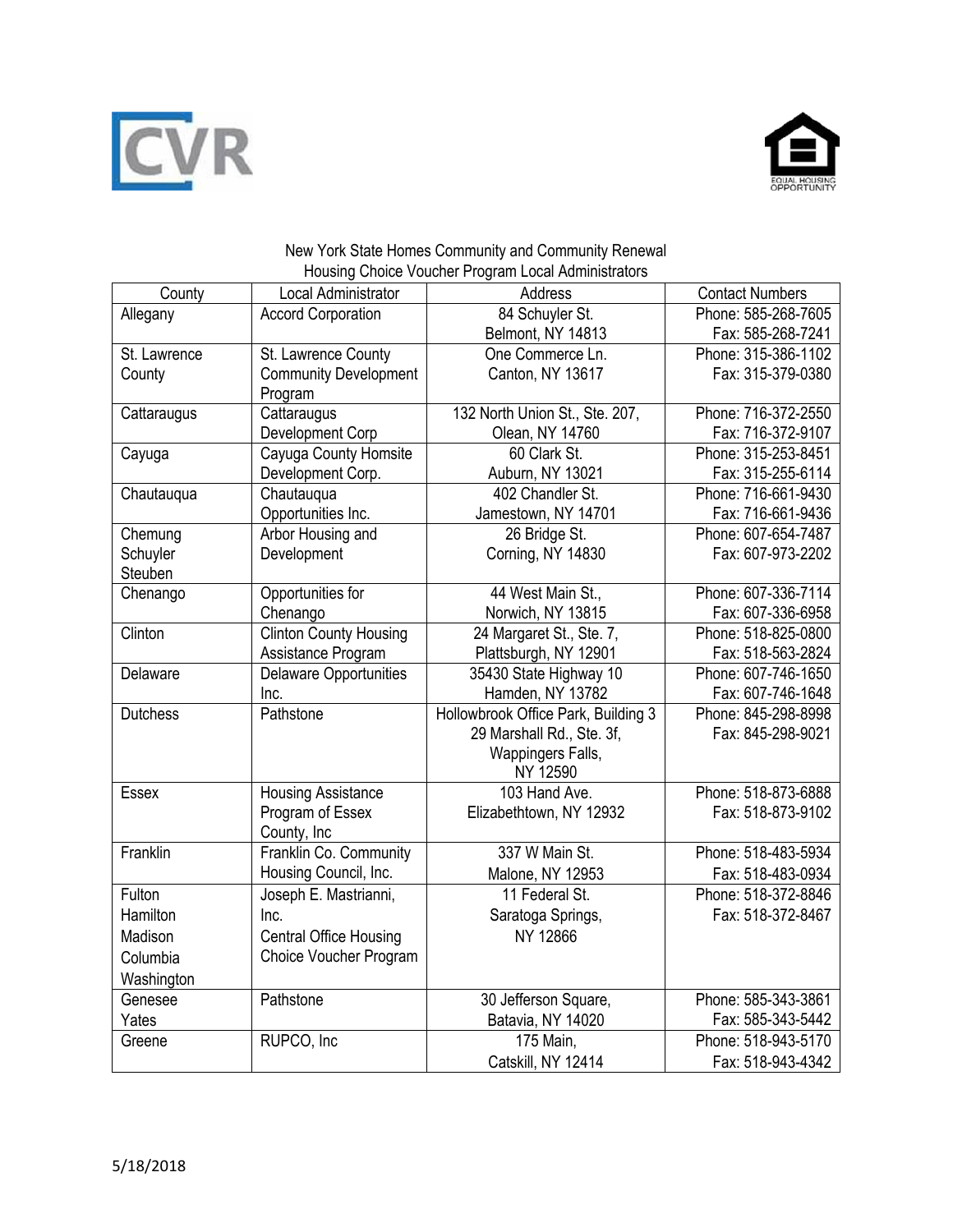| Herkimer                           | Mohawk Valley                | 9882 River Road, Utica, NY 13502  | Phone: 315-624-9930 |
|------------------------------------|------------------------------|-----------------------------------|---------------------|
| Oneida                             | <b>Community Action</b>      |                                   | Fax: 315-624-9931   |
|                                    | Agency, Inc.                 |                                   |                     |
| Jefferson                          | Lewis County                 | 749 Leray St.,                    | Phone: 315-788-0193 |
|                                    | Opportunities, Inc.          | Watertown, NY 13601               | Fax: 315-782-3813   |
| Lewis                              | Lewis County                 | 8265 Sate Rt. 812                 | Phone: 315-376-8202 |
|                                    | Opportunities, Inc.          | Lowville, NY 13367                | Fax: 315-376-8421   |
| Livingston                         | Livingston County            | 1 Murray Hill Drive.              | Phone: 585-243-7300 |
|                                    | Department of Social         | Mt. Morris, NY 14510              | Fax: 585-243-7344   |
|                                    | Services,                    |                                   |                     |
|                                    | Office of Section 8          |                                   |                     |
|                                    | <b>Housing Assistance</b>    |                                   |                     |
| Nassau                             | Nassau County Office of      | 40 Main Street                    | Phone: 516-572-1900 |
|                                    | Housing and Community        | Hempstead, NY 11550               | Fax: 516-572-2789   |
|                                    | Development                  |                                   |                     |
| Westchester &                      | <b>CVR New York</b>          | 112 E Post Rd., Ste 102,          | Phone: 914-995-2415 |
| Westchester                        | Westchester HCVP             | White Plains, NY 10601            | Fax: 914-995-5839   |
| <b>Mobility Services</b><br>(ESOP) |                              |                                   |                     |
| New York City                      | NYS HCR, Subsidy             | 25 Beaver St., Rm. 673            | Phone: 212-480-6672 |
|                                    | Services Bureau              | New York, NY 10004                | Fax: 212-480-6677   |
| Niagara                            | <b>Belmont Housing</b>       | 33 Spruce St.,                    | Phone: 716-213-2787 |
|                                    | Resources for WNY            | North Tonawanda, NY 14120         | Fax: 716-213-2787   |
| Ontario                            | Geneva Housing               | 41 Lewis St.                      | Phone: 315-789-8010 |
|                                    | Authority                    | Mailing Address:                  | Fax: 315-789-8024   |
|                                    |                              | PO Box 153                        |                     |
|                                    |                              | Geneva, NY 11456                  |                     |
| Orange                             | Pathstone                    | 1 Industrial Dr.                  | Phone: 845-343-0771 |
|                                    |                              | Middletown, NY 10941              | Fax: 845-343-8494   |
| Orleans                            | Pathstone                    | 243 S Main St., Ste. 100-102      | Phone: 535-283-4490 |
|                                    |                              | Albion, NY 14411                  | Fax: 585-283-4525   |
| Oswego                             | <b>Oswego County Housing</b> | 46 E Bridge St., 3rd Floor        | Phone: 315-349-8263 |
|                                    |                              | Oswego, NY 13126                  | Fax: 315-349-8417   |
| Otsego                             | <b>Otsego Rural Housing</b>  | 140 CO HWY 33W                    | Phone: 607-547-8839 |
|                                    | Assistance, Inc., Rent       | Box 4                             | Fax: 607-547-8839   |
|                                    | Assistance Program           | Cooperstown, NY 13316             |                     |
| Putnam                             | <b>Putnam County Housing</b> | 11 Seminary Hill Road             | Phone: 845-225-8493 |
|                                    | Corporation                  | Carmel, NY 10512                  | Fax: 845-225-8532   |
| Rockland                           | Rockland County Office       | 50 Sanatorium Road, Bld. K        | Phone: 845-364-3939 |
|                                    | of Community                 | Pomona, NY 10970                  | Fax: 845-364-3940   |
|                                    | Development                  |                                   |                     |
| Saratoga                           | Veterans & Community         | 20 Prospect St., Bld. 2, Ste. 313 | Phone: 518-885-0091 |
|                                    | <b>Housing Coalition</b>     | Ballston Spa, NY 12020            | Fax: 518-885-0998   |
| Seneca                             | Seneca Housing Inc.          | 11 Auburn Rd.                     | Phone: 315-568-1102 |
|                                    |                              | Seneca Falls, NY 13148            | Fax: 315-568-4311   |
| Suffolk                            | <b>Community Development</b> | 2100 Middle County Rd., Ste. 300  | Phone: 631-471-1215 |
|                                    | Corporation of Long          | Centerreach, NY 11720             | Fax: 631-471-2167   |
|                                    | Island, Inc.                 |                                   |                     |